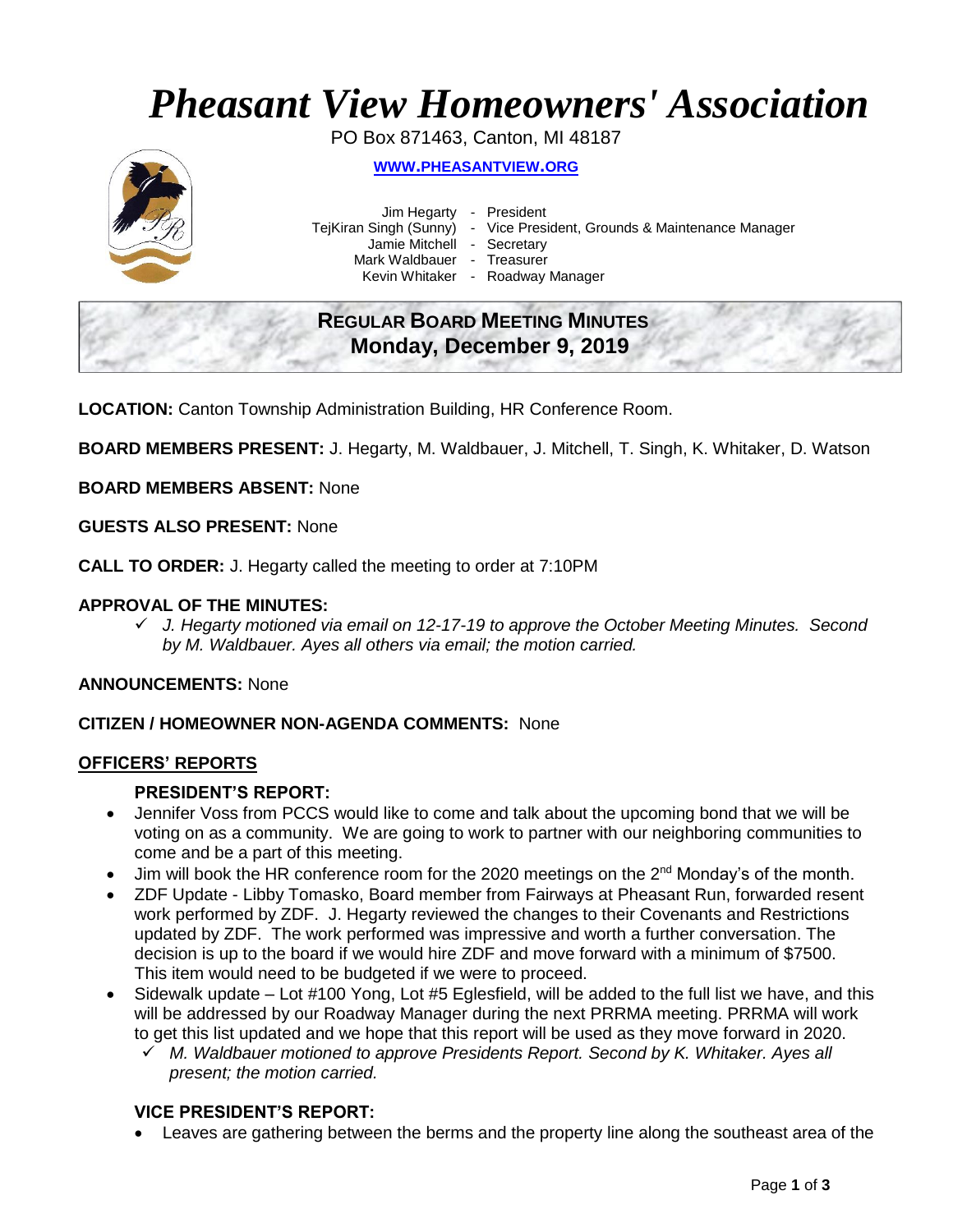neighborhood. K. Whitaker will speak with Oakley regarding next year's fall clean up.

✓ *J. Hegarty motioned to approve Vice Presidents Report. Second by M. Waldbauer. Ayes all present; motion carried.* 

#### **SECRETARY'S REPORT:**

• No report.

#### **TREASURER'S REPORT:**

- M. Waldbauer shared the November financials. J. Hegarty questioned if we are going to have enough money in February to pay our first PRRMA quarterly assessment? M. Waldbauer responded that we should be able to meet that payment.
- M. Waldbauer replaced the 150-watt metal halide lamp at the eastern-most lamp post, at the Windridge entry. A receipt for the lamp was given to K. Whittaker to forward to PRRMA for reimbursement.
- M. Waldbauer reported we just received our Tailored Liability Insurance invoice of \$1582.00. This is the last large expected invoice for this calendar year.
- We have not received a rebate from the Accident Fund Insurance company of America. They underwrite our workers' compensation liability insurance. M. Waldbauer reported his concern that we were not able to produce a certificate of workers' compensation insurance coverage for Scenic Landscaping, our 1<sup>st</sup> snow removal contractor last year. We may not see a rebate this year without that document. M. Waldbauer will follow up.
	- ✓ *J. Hegarty motioned to approve the Treasurer's financial report. Second by T. Singh. Ayes all board members present; the motion carried.*

#### **DIRECTOR and COMMITTEE REPORTS**

#### **ROADWAY MANAGER'S REPORT**:

- K. Whitaker attended the last meeting of PRRMA. Bill Sercheck (Chairman) will get the team of engineers to walk the neighborhood to verify our list of sidewalk replacement needs in the spring.
- Regarding sidewalk repair, there will be mud jacking where needed in the Spring of 2020.
- At this point there is no increase in the PRRMA budget.

# **ARCHITECTURAL REVIEW COMMITTEE (ARC):**

• No requests this month.

# **SUBDIVISION COMMUNICATION COORDINATOR'S REPORT:**

• No Report.

# **ACTION ITEM REVIEW:**

#### **OLD BUSINESS:**

- J. Mitchell will complete these notes and send them to everyone for December.
- J. Hegarty will continue as President.
- T. Singh will remain as the Vice President.
- M. Waldbauer will remain on as Treasurer for 2020.
- D. Watson will Roadways.
- K. Whitaker will assume the Secretary Position.

#### **NEW BUSINESS:**

• M. Waldbauer will be requesting to raise the 2020 annual assessment to at least \$550.00 at the January meeting. The assessments were \$540 in 2015 and have been held to \$525 the past three years. Both our sister subdivisions are at or exceed \$600. We have been fiduciarily responsible and good financial stewards of the membership's money, but prices are rising,